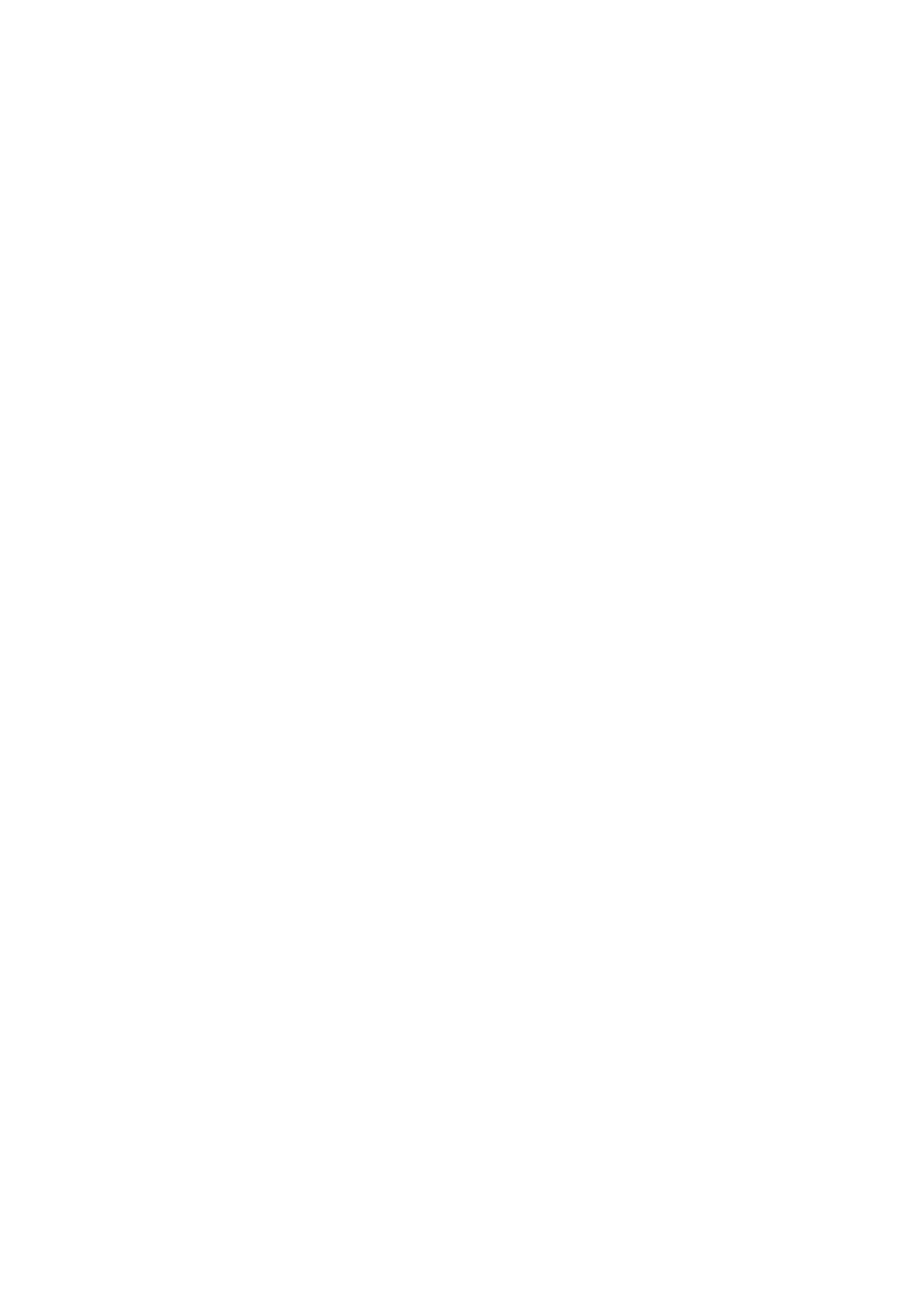#### **Revised Format for the ASCOBANS Annual National Reports**

### **General Information**

| Name of Party: FRANCE | Period covered: 2010       |
|-----------------------|----------------------------|
|                       | Date of report: April 2010 |

| Report submitted by:                                  |                                                                    |
|-------------------------------------------------------|--------------------------------------------------------------------|
| Name: Hassani Sami                                    | <b>Function: Delegate</b>                                          |
| Organization: LEMM Oceanopolis                        | Address: Port de Plaisance du Moulin Blanc,<br>29200 Brest, France |
| Telephone / Fax: + 33 298 344 052<br>+ 33 298 344 069 | Email: sami.hassani@oceanopolis.com                                |

Any changes in coordinating authority or appointed member of advisory committee

#### **Include only organizations on agreement area**

Centre de Recherche sur les Mammifères Marins, Université de La Rochelle, La Rochelle CRMM/ULR [crmm@univ-lr.fr](mailto:crmm@univ-lr.fr) ; [willy.dabin@univ-lr.fr](mailto:willy.dabin@univ-lr.fr)

Centre de la Mer Côte Basque/ Muséum National d'Histoire Naturelle MNHN/CMCB [contact@ermma.fr](mailto:contact@ermma.fr) ; [ikercastege@yahoo.fr](mailto:ikercastege@yahoo.fr)

Groupe d'Etude des Cétacés du Cotentin et des mammifères marins de la mer de la Manche, Cherbourg GECC [gecc@wanadoo.fr](mailto:gecc@wanadoo.fr)

Groupe d'Etude de la Faune Marine Atlantique, Cap-Breton GEFMA [alexandre.dewez@free.fr](mailto:alexandre.dewez@free.fr)

Groupe Mammalogique Normand, Caen GMN [groupemammalogiquenormand@orange.fr](mailto:groupemammalogiquenormand@orange.fr)

Institut Français pour l'Exploitation de la Mer, Brest Ifremer [yvon.morizur@ifremer.fr](mailto:yvon.morizur@ifremer.fr)

Laboratoire d'Etude des Mammifères Marins, Océanopolis, Brest LEMM [sami.hassani@oceanopolis.com](mailto:sami.hassani@oceanopolis.com)

Littoral, Envisonnement et Sociétés, CNRS Université de La Rochelle, La Rochelle LIENSs/ULR [vincent.ridoux@univ-lr.fr](mailto:vincent.ridoux@univ-lr.fr)

Observatoire pour la Conservation et l'Etude des Animaux et Milieux Marins OCEAMM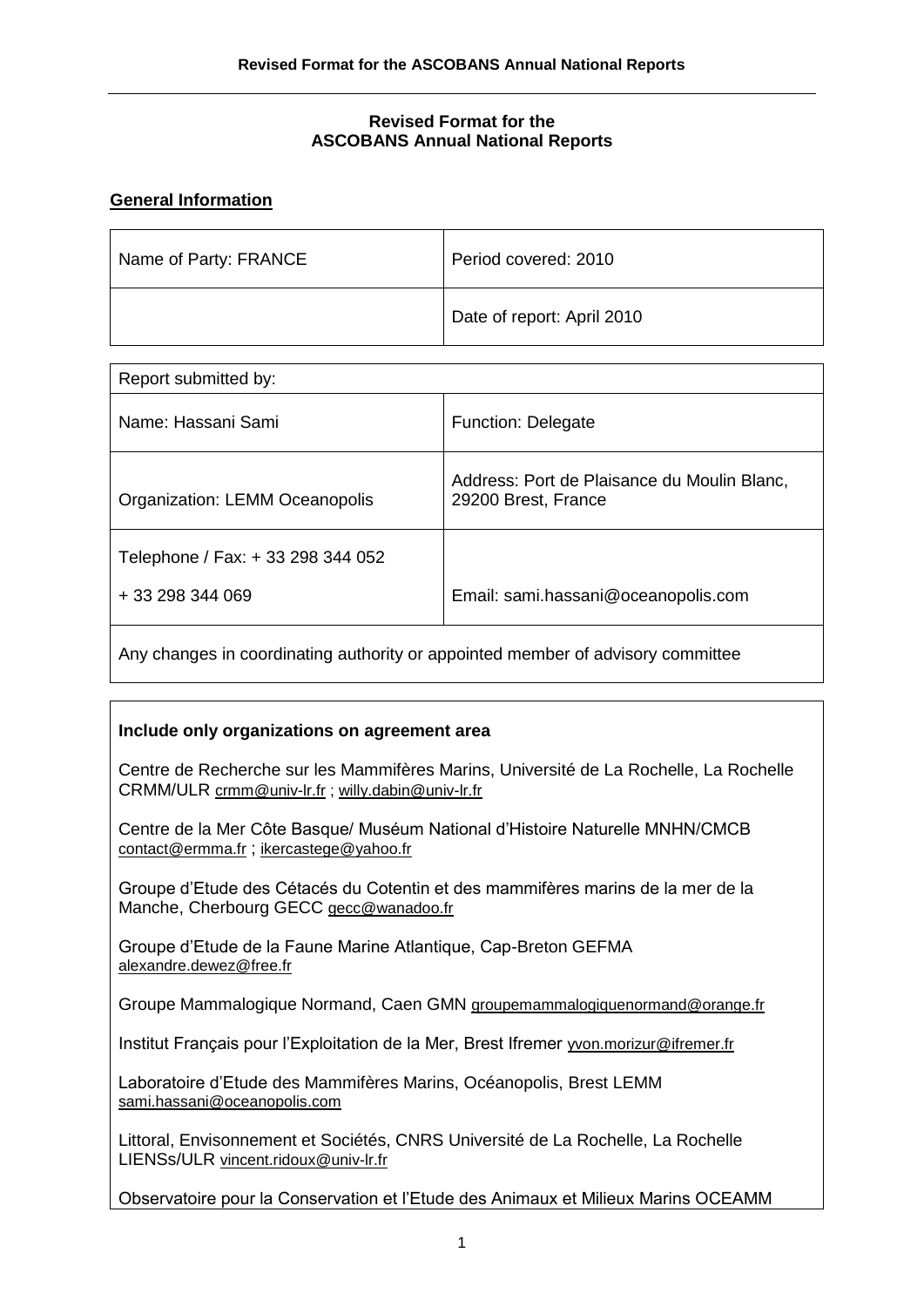[oceamm@orange.fr](mailto:oceamm@orange.fr)

Parc naturel marin d'Iroise, Agence des Aires Marines Protégées PNMI [philippe.le](mailto:philippe.le-niliot@aires-marines.fr)[niliot@aires-marines.fr](mailto:philippe.le-niliot@aires-marines.fr)

List of national authorities, organizations, research centres and rescue centres active in the field of study and conservation of cetaceans, including contact details

#### **NEW Measures / Action Towards Meeting the Objectives of the Conservation and Management Plan and the Resolutions of the Meeting of Parties**

Please feel free to add more rows to tables if the space provided is not sufficient.

## *A. HABITAT CONSERVATION AND MANAGEMENT*

### **1 Direct Interaction with Fisheries**

Investigations of methods to reduce bycatch

A programme called INPECMAM has been funded and agreed between the fishermen, the Iroise sea MPA, the University of Brest, the National Natural History Museum and Oceanopolis to work on the by-catch and the depredation in the Iroise sea. At this state, the sampling protocol is finalized and the work will start this spring.

The fishing Industry has carried out an observer program (Filmancet) dedicated to set nets in the Channel. The aim was to determine the level of by-catch in this area and to test acoustic deterrents (decision of the National Committee of the Fisheries (CNPMEM: French industry) and the National Head of the Fisheries (French administration)).

A standardization of a protocol used for all the observation programs (FilManCet, Obsmer..) has been done by the IFREMER and the CRMM/ULR in 2009. All those observation programmes planned by the Fishing Industry, the ministry of Fisheries and Ifremer were implemented during 2009 and 2010.

In the framework of FilManCet, a total of 610 days were observed in areas VIIe and VIId&IVc involving 75 boats. A total of 5 bycatch were reported (3 harbour porpoises, 1 grey seal and a pilot whale).

An analysis of all the data available from 2007 to 2010 concerning the areas VII was also achieved and the bycatch rates were different between ICES divisions. In Western Channel the bycatch of seals which can be greater than porpoise raise the question of the interest of pingers to deter porpoises.

A pinger experiment was attempted in area VIId but it was not conclusive as no bycatch was observed on the standard nets.

A meeting was organised in March with the fishing industry to discuss of the results of studies and to discuss mitigation.

The CRMM/ULR noted during the program FilManCet and on its end that the observers sampling plan was not representative of the entire area. Indeed, in few specific subareas of the VIId are not sufficiently observed while the national stranding network reveals porpoise by-catch rates to nearly 30% of the observed stranding in front of these subareas (east of the Cotentin, Seine Bay, Strait of Dover)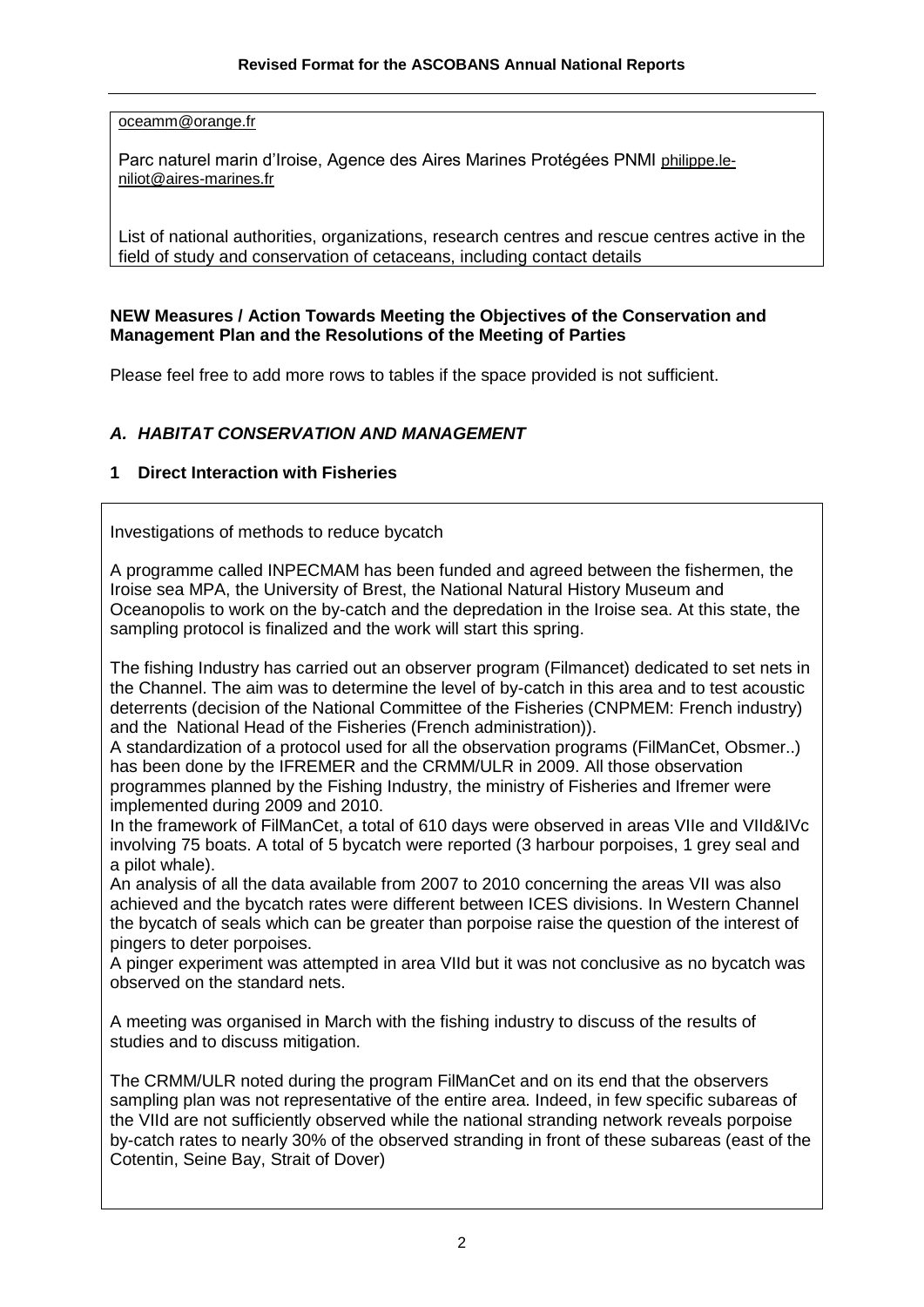Implementation of methods to reduce bycatch

Modification of practices in pelagic trawling (headline at 5 m depth)

Please provide any other relevant information, including bycatch information from opportunistic sources.

### **Estimates of by-catch in set net and pelagic trawl fisheries**

*Similarly to the previous years, France has deployed in 2009 a large program with observers in the application of EC Regulation 812/2004 to monitor the bycatch of cetaceans in fisheries. 731 days at sea were observed during 308 trips for pelagic trawling and 324 days at sea observed during 238 trips for set nets.*

Observers for the EC regulation ( $n^{\circ}$  812/2004) are deployed for vessels greater than 15 meters through pilot studies for vessels less than 15 m. As it is not possible to put observers on boats 8m for security reason, a correction has been used by using a relationship between vessel size length of nets.

*The bycatch species observed were common dolphin in the pelagic trawling in Atlantic sea, striped dolphin and bottlenose dolphins in the Mediterranean sea, harbour porpoises and striped dolphins in set nets of the bay of Biscay. All the coefficients of variation (CV) of bycatch obtained for 2009 were higher at all the coefficients of the higher at all neutralism than 0.60 and largely higher than the target of the Regulation.*

The table below brings the 2009 by catch estimates available for pelagic trawl fisheries and set net observed under the Reg 812/2004 (national report delivered in 2010)

| Principales<br>Zone<br>Metier<br>espèces<br>de |       | Espèces de<br>Nombre<br>cétacés<br>dans les<br>d'incidents | Nombre<br>d'individus<br>capturés par<br>espèce |     | Taux de captures<br>accidentelles |                 | Car             |                     |             |
|------------------------------------------------|-------|------------------------------------------------------------|-------------------------------------------------|-----|-----------------------------------|-----------------|-----------------|---------------------|-------------|
|                                                | pêche | cibles                                                     | captures                                        |     | avec<br>pingers                   | sans<br>pingers | avec<br>pingers | sans<br>pingers     | tot<br>esti |
| (1)                                            | (2)   | (3)                                                        | (4)                                             | (5) | (6)                               | (7)             | (8)             | (9)                 |             |
| GNS&GTR VIII; >=15m                            | VIII  | hake                                                       | Stenella<br>coeruleoalba                        | 2   |                                   | 3               |                 | (0.033)             | ۱ď          |
| GTR&GNS VIII; <15m                             | VIII  | sole,<br>baudroie                                          | Phocoena<br>phocoena                            | 4   |                                   | 4               |                 | (0.0172;<br>0.0195) | 6)<br>8     |
| PTM; hiver; tous<br>navires                    | VII   | bar                                                        | Delphinus<br>delphis                            | 4   |                                   | 6               |                 | 0.0458              |             |
| PTM; hiver; tous<br>navires                    | VIII  | bar                                                        | Delphinus<br>delphis                            | 6   |                                   | 21              |                 | 0.4773              | 300         |
| PTM; été; tous navires                         | VII   | bar                                                        | Delphinus<br>delphis                            | 1   |                                   | $\overline{2}$  |                 | 0.0253              |             |
| PTM; été; tous navires                         | VIII  | thons                                                      | Delphinus<br>delphis                            | 10  |                                   | 115             |                 | 0.4934              |             |
| OTM; été; <15m                                 | VIII  | divers                                                     | <b>Delphinus</b><br>delphis                     | 1   |                                   | 1               |                 | 0.0294              |             |
| OTM; année; tous<br>navires                    | medit | merlu,<br>anchois,<br>(sardine)                            | Stenella<br>coeruleoalba                        | 4   |                                   | 5               |                 | 0.0072              |             |
| OTM; année; tous<br>navires                    | medit | anchois                                                    | Tursiops<br>truncatus                           | 1   |                                   | 1               |                 | 0.0014              |             |

In this table, an extrapolation was made with 2008 fishing effort data, In a second step, another extrapolation was made with 2009 fishing effort data (number of trips) for pelagic fleets. The 2 was lower than the effort of 2008 specifically for the tuna fishery. The global amount of common bycatch was found around one thousand animals.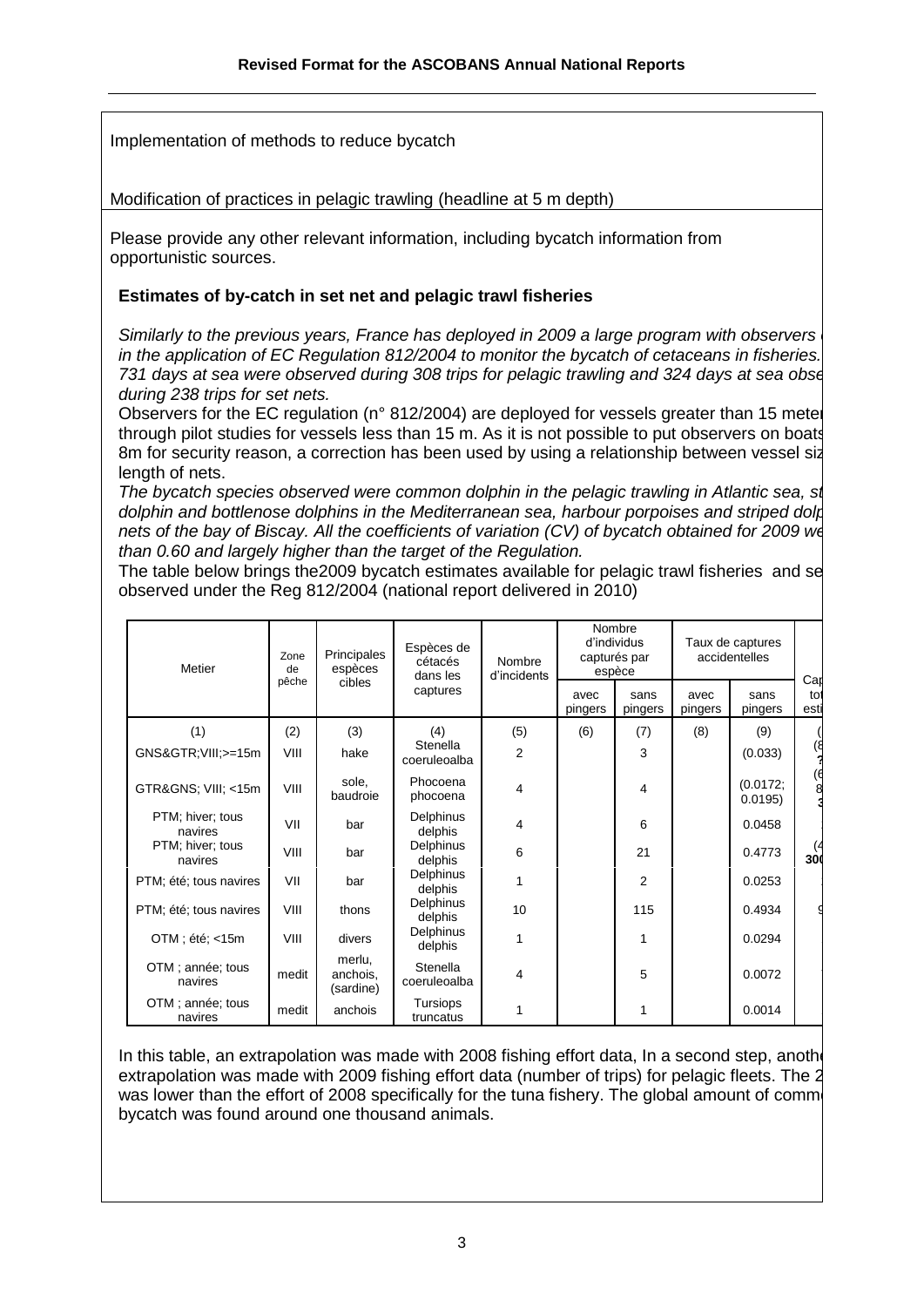*In the pelagic trawling the bycatch rate is higher than in the previous years suggesting that several years are required to get an estimate of the average bycatch. Most of the bycatch of common dolphin were observed in the ICES area VIII in the winter sea bass fishery and also in the summer tuna fishery. In this fishery, the main dolphin bycatch occurred in august when the tuna were difficult to find. A great part (94 %) of the bycatch in the tuna fishery was observed in two pairs and in two trips.* Difficulties to find tuna may have increased some risk of by-catch

*As a conclusion, for the fleets concerned for assessment by the regulation, the estimates of by-catch for 2009 are around 1000 common dolphins in ICES area VII-VIII, 300 porpoises in the area VIII, a quantity not well estimated of striped dolphins in area VIII, 70 striped dolphins and 10 bottlenose dolphins in the Mediterranean sea.* 

*A study named FilManCet started at the end of 2008 to assess the bycatch rate in set nets in two parts of the Channel coasts. The final report of this study should occur in 2011.*

The national stranding network examined 390 stranded carcasses of cetaceans with a rate of by-catch evidence considered by nearly 29% (112 individuals were diagnosed with incidental capture by the standards of Kuiken and Hartmann, 1992).

The specific distribution of these by-catches: Among small cetaceans: 55 common dolphins, 31 porpoises, 9 striped dolphin, 5 bottlenose dolphin, a white-sided dolphins, a Risso's dolphin and 4 dolphins undetermined due to major damage during release from net. Among large whale, a juvenile fin whale was found dead in an abandoned fishing gear. Finally, in pinnipeds group, 4 harbor seal and a grey seal.

### **2 Reduction of Disturbance**

### **2.1 Anthropogenic Noise**

Please reference and briefly summarise any studies undertaken

The pinger (CETASAVER) directional pinger which was experimented on fishing trawls is now commercialized by Sodden. There is no regulation to enforce the use of the device.

An update of the IFREMER bibliography synthesis (presently stopped at 2009) about acoustic risks for MMs is planned for mid-2011.

A new acoustic deterrent device prototype using wideband signals at moderate levels with random frequency content and devoted to seismic surveys has been developed by Ifremer and installed for tests on an oceanographic vessel. Limited trials have been conducted, with significant results on common dolphins.

IFREMER now applies on his seismic surveys mitigation measures, based on the classical international recommendations (preliminary studies for risk evaluation, MMOs onboard, amplitude ramp-up for airgun arrays); the modelling for risk evaluation has been improved. The details of the mitigation procedure have been formalized and made available to scientists applying for oceanographic cruises on Ifremer vessels. Several seismic cruises have been conducted since the procedure has been put into service.

The development and installation of an experimental PAM system on IFREMER oceanographic vessels has been achieved (based on a three-hydrophone array, a dedicated receiving chain, and post-processing by freeware *PamGuard*), and put to use on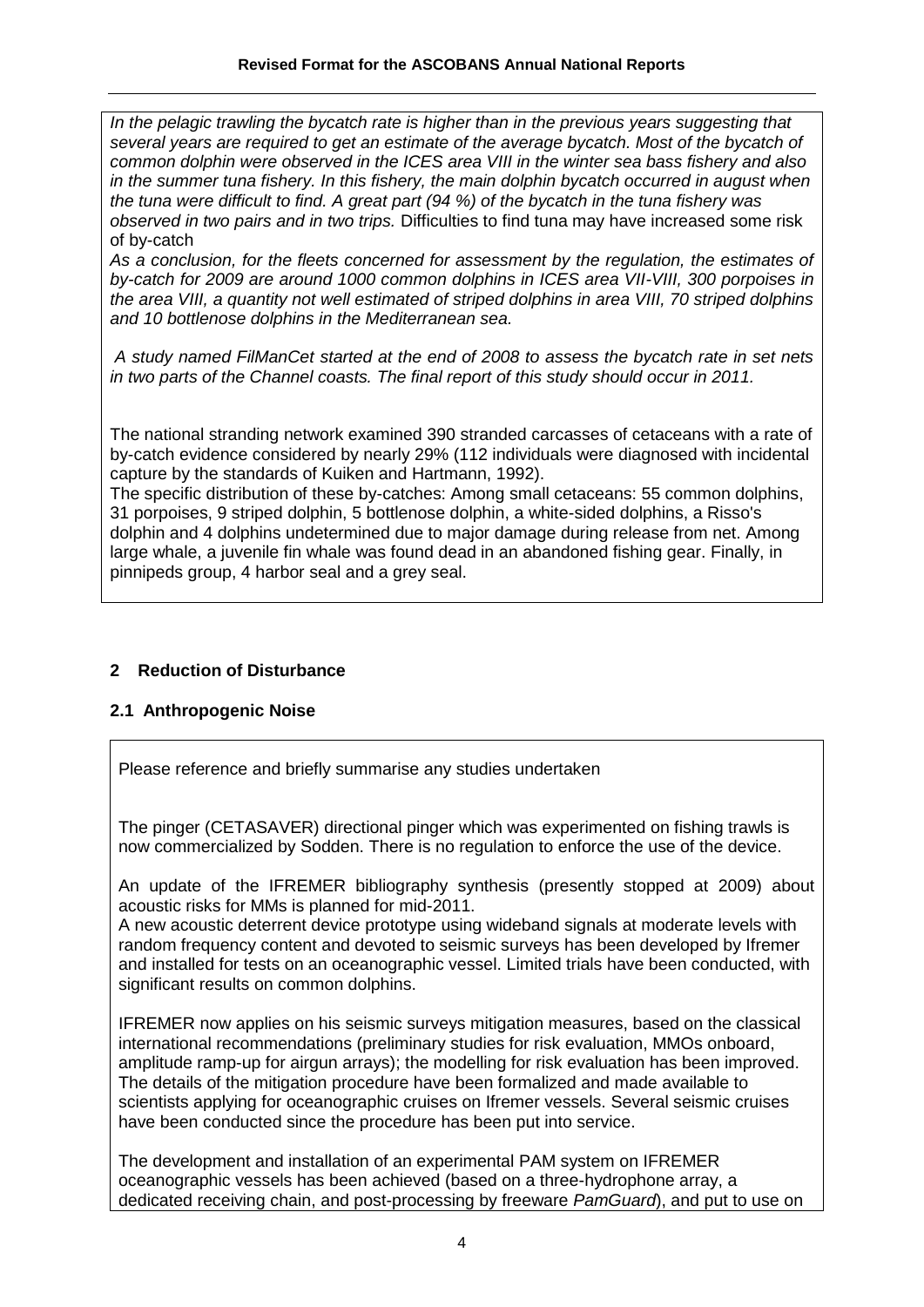two cruises; the practical applicability of PAM in complement of the current mitigation measures is being studied.

#### **Sonar disturbances on marine mammals**

The French army is developing a series of studies in order to mitigate sonar disturbances during military operations at sea.

These ongoing studies are involved in assessing marine mammals behaviour when affected by sonar emissions, evaluating acoustic risks using a simulation, developing postprocessing algorithms for detection and classification of acoustic emissions of beaked whales, setting up a MM sightings data base.

An important study on MM distribution and behaviour, simulation of historical MM strandings and a new concept in assessing acoustical effects, is now achieved. These results will be used to improve French Navy mitigation procedures.

Thales Underwater Systems (TUS) in charge of the military low-frequency active sonar development has commissioned the CRMM/ULR and KRM (Klymene Recherche Marine, Antibes**)** for Defining and implementing a visual and acoustic monitoring program in order to reduce the risk against cetaceans (the test of a sound source of high power and low frequency (1-2 kHz) in the Bay of Biscay). Sea trials were held in March 2010 and the implementation of mitigation protocol has given convincing results, Further new trials at sea are planned for spring 2011

#### **2.2 Ship Strike Incidents**

Among the 10 dead whales identified during 2010, 3 were adrift at sea, these animals are suspected as cases of mortality attributed to vessel strike, however these carcasses could not be examined and no necropsy report has been produced in these cases.In fact, we can not certify that these animals have died from the collision with a ship or were struck after death.

| <b>Date</b> | <b>Species</b>      | Type of<br>injury | <b>Fatal</b><br>injury<br>(Yes/<br>No) | Type of<br>vessel<br>(length,<br>tonnage<br>and<br>speed) | <b>Location</b><br>(coordinates) | <b>More</b><br>informat<br>ion:<br>(Name /<br>Email) |
|-------------|---------------------|-------------------|----------------------------------------|-----------------------------------------------------------|----------------------------------|------------------------------------------------------|
|             |                     |                   |                                        |                                                           | English channel area             |                                                      |
| 18/07/2010  | Unidentified        | fractured         |                                        | not                                                       | (49,8498W/ -                     | $\text{crmm@}$                                       |
|             | whale               | spine             | Yes                                    | determined                                                | 2,604247N)                       | univ-Ir.fr                                           |
|             | <b>Unidentified</b> | fractured         |                                        | not                                                       | Bay of biscay area               | $\text{crmm@}$                                       |
| 26/06/2010  | whale               | spine             | Yes                                    | determined                                                | (46,48333W/-4,75N)               | univ-lr.fr                                           |
|             |                     |                   |                                        |                                                           | west of                          |                                                      |
|             | <b>Unidentified</b> | fractured         |                                        | not                                                       | Brittany48.418640W,              | $\text{crmm@}$                                       |
| 08/07/2010  | whale               | spine             | Yes                                    | determined                                                | $-4.832983N$                     | univ-lr.fr                                           |

Please list all known incidents and for each, provide the following information:

#### **2.3 Major Incidents Affecting Significant Numbers\* of Cetaceans NONE**

|  | Date   Location   Type of incident   Further Information |
|--|----------------------------------------------------------|
|  |                                                          |
|  |                                                          |

*\*Two or more animals*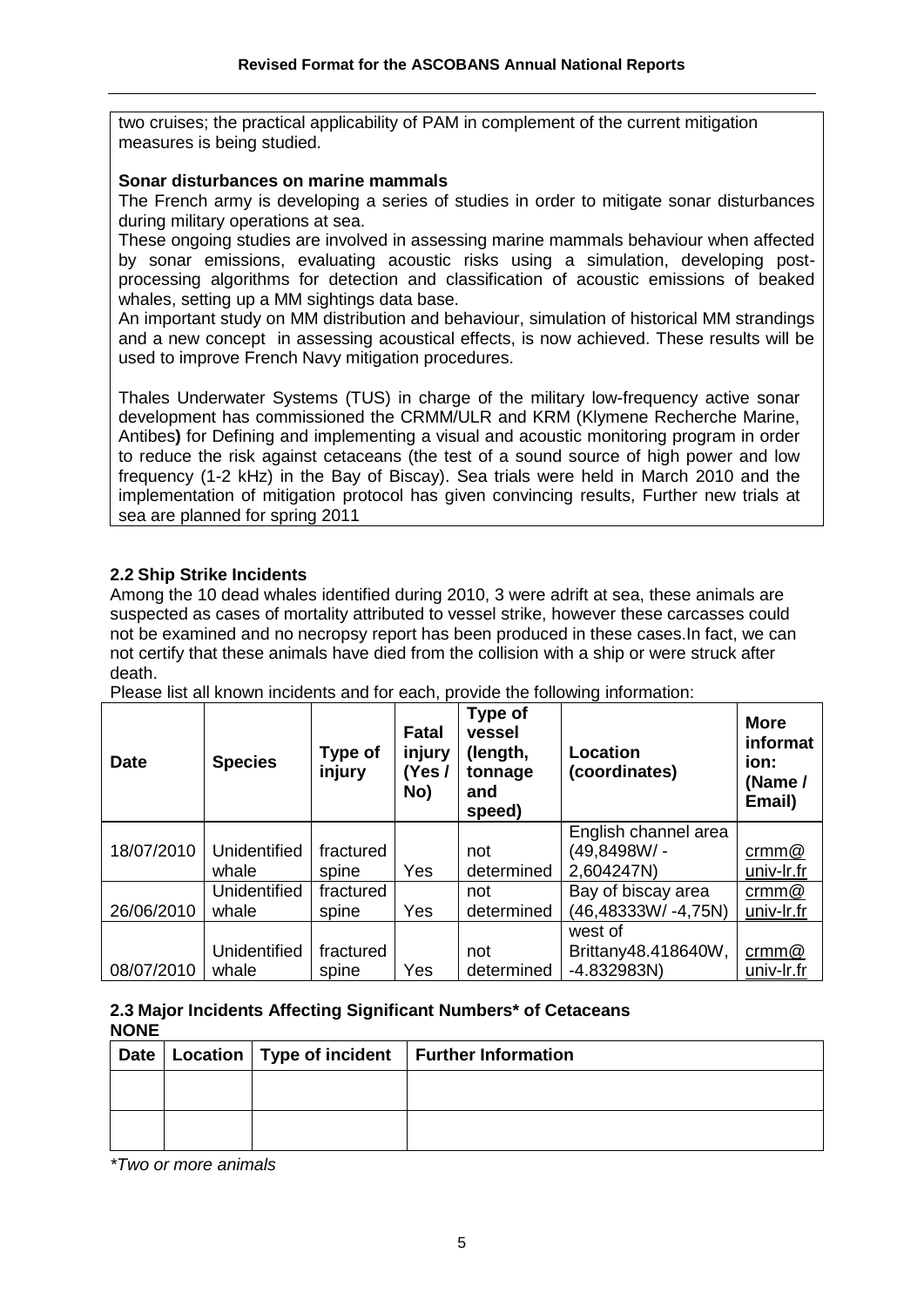#### **2.4 Pollution and Hazardous Substances**

Please report on main types of pollution and hazardous substances (including source, location and observed effects on cetaceans). Please provide information on any new measures taken to reduce pollution likely to have an impact.

Transfer and bioaccumulation of heavy metals (mainly mercury and cadmium) in cetaceans (LIENs/ULR)

Work in partnership with the Marine Protected Area of the Iroise Sea, the University of Brest and Océanopolis and pollutants (TBT, lindane, fluorenten, indenopyren and BCB 153 has started)

#### **2.5 Other Forms of Disturbance**

Please provide any other relevant information, e.g. relating to recreational activities affecting cetaceans.

#### **3 Marine Protected Areas for Small Cetaceans**

Please provide any relevant information on measures taken to identify, implement and manage protected areas for cetaceans, including MPAs designated under the Habitats Directive and MPAs planned or established within the framework of OSPAR or HELCOM.

Between October 2008 and september 2010, 96 marine Natura 2000 sites have been designated by France.

Among all existing Natura 2000 sites in the ASCOBANS area, Bottlenose dolphin is present in 39 and Harbour porpoise in 38, both on the Channel and Atlantic coast. Management Plan of the Marine Protected Area in Iroise Sea (West Brittany) has been adopted. This plan is applicable to the Natura 2000 sea site of the archipelago of Molene and Ouessant Island.

The ministry of ecology has delegated the operational implementation of a knowledge programme concerning seabirds and marine mammals ( Bottlenose dolphin and harbour porpoise) to the french agency of marine protected area, for the management of the french MPA already designated and for future offshore Natura 2000 designation:

- 1) dedicated aerial surveys (summer 2011-winter 2012-13): these surveys will cover the entire EEZ and will be divided into several layers including a coastal layer encompassing the majoritiy of the Natura 2000 sites.
- 2) Observations on platforms of opportunity (on fisheries surveys conducted by Ifremer
- 3) electronic tagging of Yelkouan and Cory's Shearwater in Mediterranean coast and Manx Shearwater in Brittany (spring 2011- winter 2012)
- 4) Acoustic detection of Harbour porpoises (experimentation in 2011- operational implementation in 2012)

National Agency for the Marine Protected Areas (Brest): work in progress for the creation of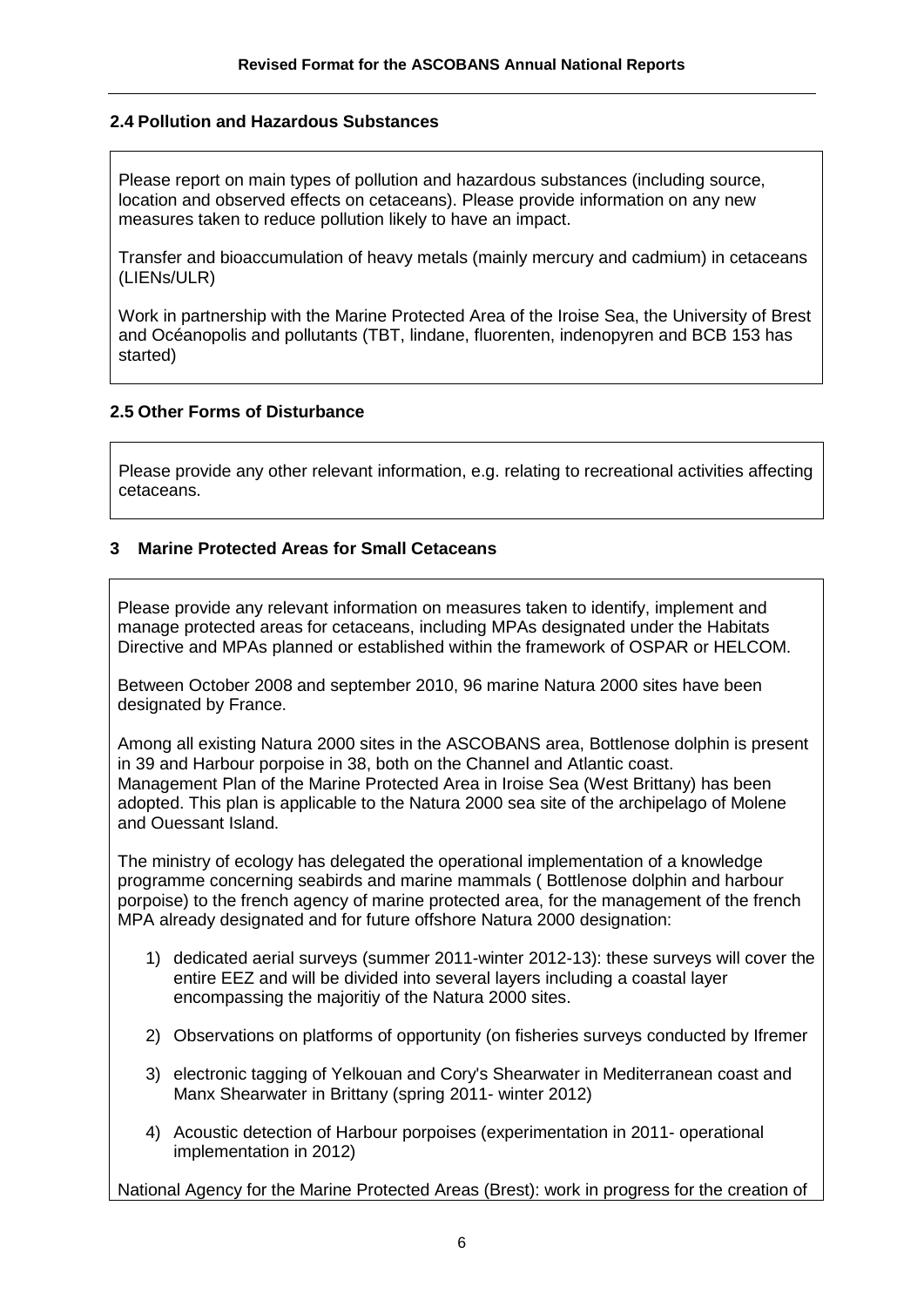others MPA, through a national strategy

Please indicate where GIS data of the boundaries (and zoning, if applicable) can be obtained (contact email / website).

Agence des aires marines protégées **Directeur :** Olivier LAROUSSINIE **Adresse du siège et contact :** Agence des aires marines protégées 16 quai de la Douane 29229 Brest Cedex 2

standard : +33 (0)2 98 33 87 67 télécopie : +33 (0)2 98 33 87 77

**Ministère de l'Écologie, de l'Énergie du Développement durable et de la Mer** Grande Arche Tour Pascal A et B 92055 La Défense CEDEX

Natura 2000 network : [charlotte.de-pins@developpement-durable.gouv.fr](mailto:charlotte.de-pins@developpement-durable.gouv.fr)

**Téléphone** tél : + 33 (01) 40 81 30 53

### *B. SURVEYS AND RESEARCH*

#### **4.1 Overview of Research on Abundance, Distribution and Population Structure**

Please provide an brief summary of (and reference to) any national work.

Monitoring of the coastal group of bottlenose dolphins (Oceanopolis Brest in Iroise Sea), photo-identification, home range, population structure...

Photo identification of bottlenose dolphins of the Bay of Mont Saint Michel and Cotentin (GECC, GMN, AL Lark)

Boat surveys on cetaceans in the southern Bay of Biscay (GEFMA); relationship between cetacean populations and climate change (MNHN in the framework of a regional programme on the marine environment).

Data collection of opportunistic sightings (CRMM/ULR, GECC, GEFMA, Oceanopolis Brest).

Systematic boat survey of cetaceans in relation to oceanographic, planktonic and pelagic fish patterns in the Bay of Biscay (

PELGAS Program, Ifremer, CRMM/ULR : PELGAS spring survey carried out yearly on the continental shelf of the bay of Biscay: Pelagic fish, plankton, physical parameters and top predators are recorded simultaneously IBTS Program, Ifremer, CRMM/ULR: IBTS winter survey carried out yearly on the english channel area: Pelagic fish, plankton, physical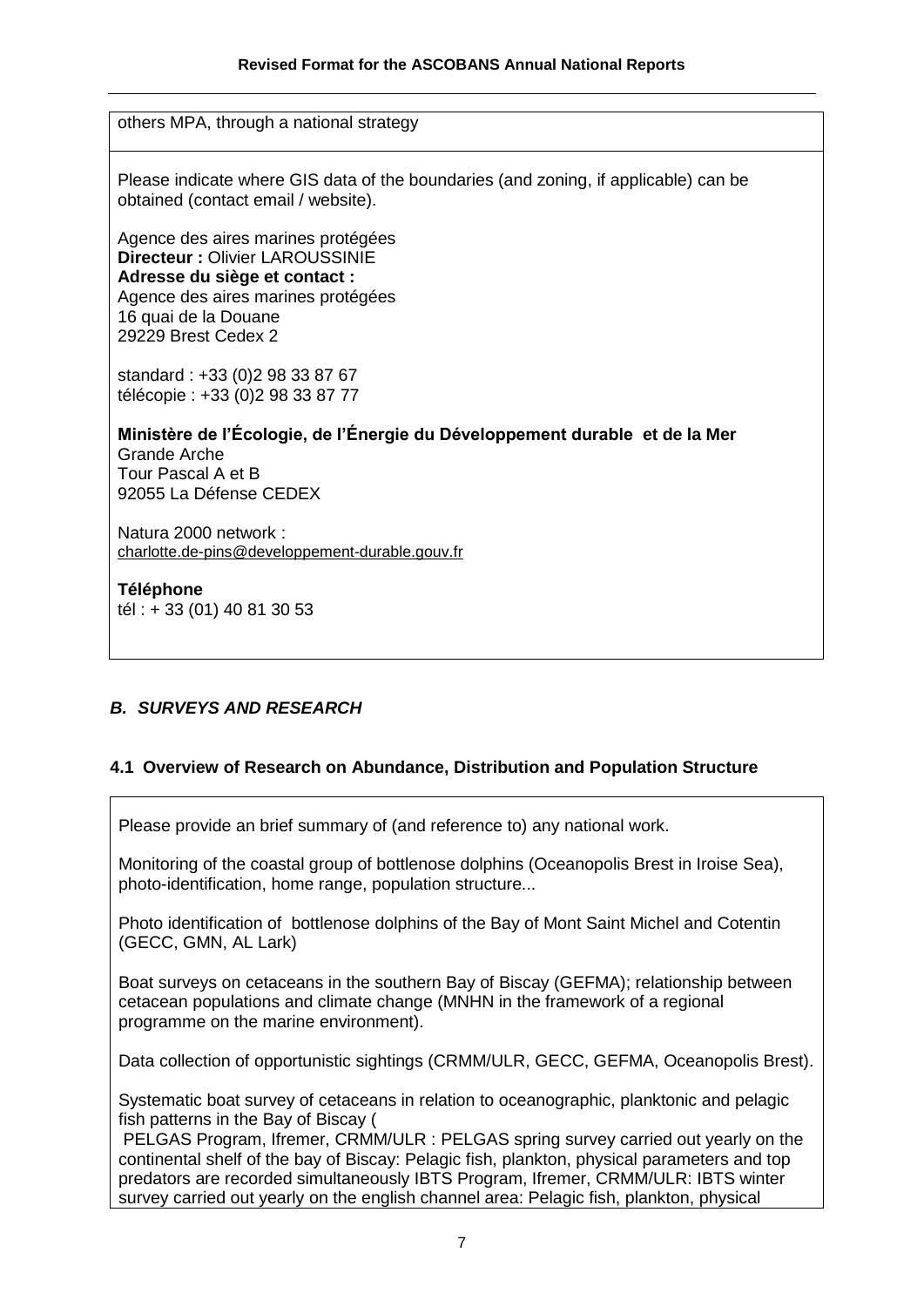parameters and top predators are recorded simultaneously EVOHE: Program Ifremer, CRMM/ULR: EVOHE fall scientific fishing sampling carried out yearly on the bay of Biscay with top predators recorded on line transect.

Ferry observer surveys between Roscoff and Cork, Portsmouth and Santander (Oceanopolis Brest/Orca), using a standardized protocole.

Genetic study on harbour porpoise (collaboration between the university of Brest and Oceanopolis Brest). A PHD student is now involved.

Cetacean distributions and relative abundances were surveyed over the shelf of the Bay of Biscay (May) and English Channel (January) by CRMM/ULR in order to determine relative abundances, preferential habitats and relationships with distribution of small pelagic fish as determined by simultaneous acoustic survey carried out by Ifremer/ Instituto Español de Oceanografía (IEO) research vessel Thalassa. This survey followed a standardized protocol in use since 2003 in Bay of Biscay area (PELGAS survey) and since 2007 in the English Channel (IBTS survey) and since 2009 in the bay of Biscay in fall. In 2007 and 2008, collaboration between CRMM/ULR and the Centro Oceanográfico de Vigo (IEO) allowed data on cetacean distribution to be collected by using standardized protocol and same research vessel during April and September pelagic fish survey in the south of the Bay of Biscay (PELACUS survey).

Aerial surveys carried out by Oceanopolis Brest/ Iroise Sea MPA using line transect protocol to estimate the abundance and the seasonality of small cetaceans in Iroise sea (west Brittany)

Boats survey in the Nord Pas de Calais area in the framework of FilManCet study to get an estimate of the abundance of harbor porpoise.

The CRMM/ULR with input from national stranding network partners, has produced a synthesis of the spatial distribution for the bottlenose dolphin and harbor porpoise on the French coasts.

### **4.2 New Technological Developments**

Please provide a brief summary of any relevant information

Trials of a passive acoustic monitoring in the archipelago of Molene on the resident group of bottlenose dolphins (Iroise Sea MPA/ENSIETA/Oceanopolis). The goal is to implement a permanent acoustic monitoring in addition to the line transects and the photo-identification.

### **4.3 Other Relevant Research**

Please provide a brief summary of any relevant information

The French stranding network is nationally coordinated by CRMM/ULR (Centre de Recherche sur les Mammifères Marins, Université de La Rochelle) under an agreement with the Ministry in charge of the Environment. Local voluntary observers, generally under local supervision by various institutions or NGOs (Oceanopolis, GEFMA, GECC, GMN, OCEAM, CMNS, Picardie Nature, ONCFS…), have been trained to process stranded cetaceans under a common standardized protocol. An annual synthesis of all strandings reported in France is produced by CRMM/ULR. Statistics of stranding for the coast of France in 2009 indicate more than 662 cetaceans reported (2010 compilation available) concerning 2010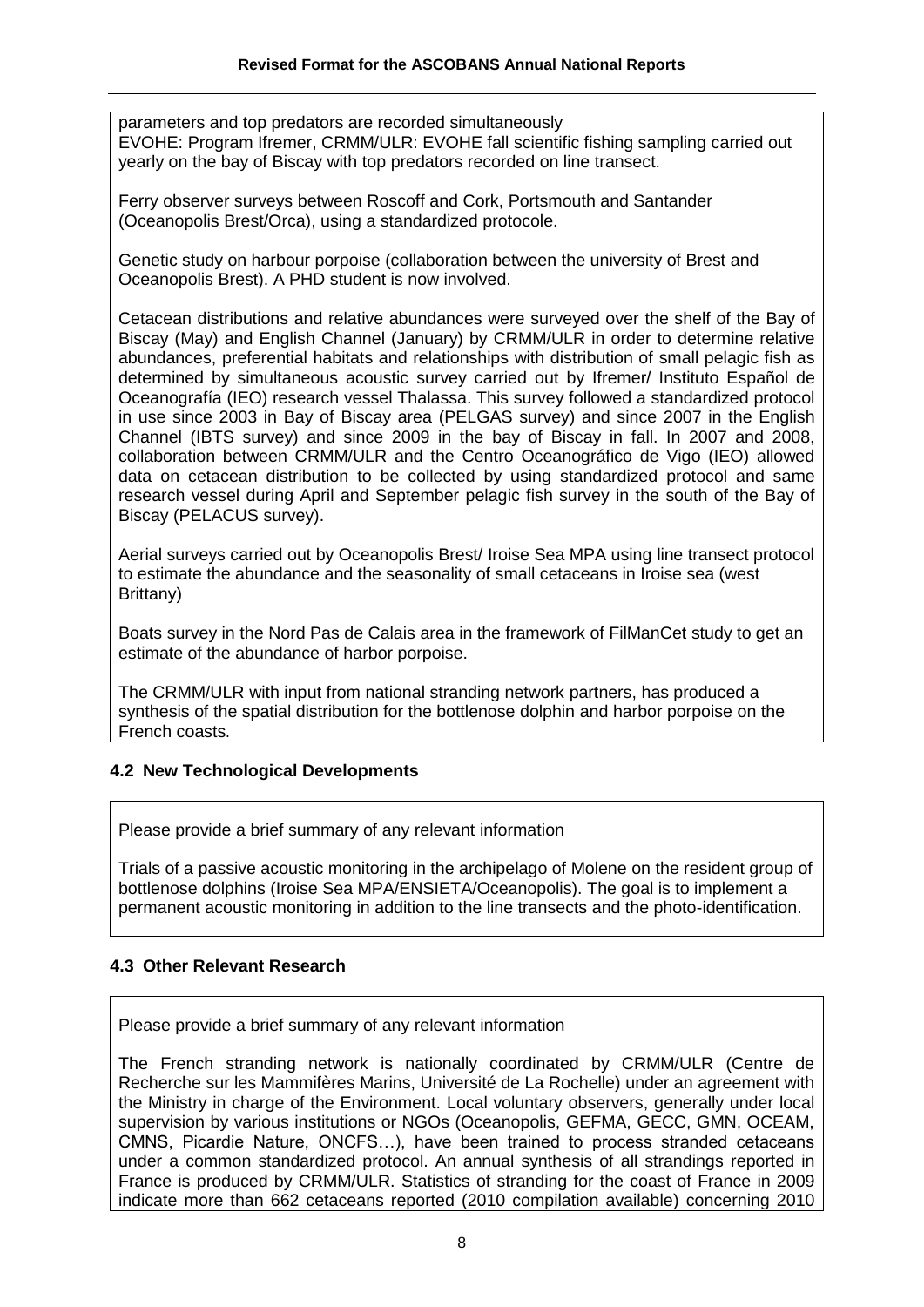statistic of stranding for the coast of France in 2010 revealed 495 marine mammals reported (2010 compilation not yet ready) data input in progress (CRMM/ULR and all National Stranding Scheme field correspondents). Stranding data provides information on mortality causes, demographic structure (age and reproductive status), diet (stomach content), trophic levels (stable isotopes) and subpopulation structure or movement pattern (stable isotopes, heavy metals and contaminants).

# *C. USE OF BY-CATCHES AND STRANDINGS*

## **5 Post-Mortem Research Schemes**

| Contact details of<br>research institutions /<br>focal point                                                                        | Centre de Recherche sur les Mammifères Marins, Université de<br>La Rochelle, La Rochelle CRMM/ULR willy.dabin@univ-lr.fr                                                                                                                                                                                                                                                                                                                      |
|-------------------------------------------------------------------------------------------------------------------------------------|-----------------------------------------------------------------------------------------------------------------------------------------------------------------------------------------------------------------------------------------------------------------------------------------------------------------------------------------------------------------------------------------------------------------------------------------------|
| Methodology used<br>(reference, e.g.<br>publication, protocol)                                                                      | Standerdized protocol derived from ECS necropsy workshop<br>2005 (Jauniaux, T. Beans, C; and Dabin W. 2005. Stranding,<br>Necropsy and sampling: Collection data, sampling level end<br>techniques)                                                                                                                                                                                                                                           |
| Collection of samples<br>(type, preservation<br>method)                                                                             | Biodemographics samples: gonads (formalin) and teeth<br>(frozen)<br>Diet and feeding ecology: stomach contains (frozen) and blubber<br>fatty acids and stable isotope (frozen)<br>Genetics: skin and kidney (frozen and alcohol)<br>Toxicologic : heavy metal and POP's analysis on muscle, liver<br>and kidney (frozen with specific packaging)<br>Parasitology (alcohol)<br>Histopathology (formalin)<br>Bacteriology and virology (frozen) |
| Database (Number of<br>data sets by species,<br>years covered, software<br>used, online access)                                     | Access 2000 data base since 1972 with 16776 stranding<br>recorded with 3188 individuals sampled                                                                                                                                                                                                                                                                                                                                               |
| <b>Additional Information</b><br>(e.g. website addresses,<br>intellectual property<br>rights, possibility of a<br>central database) | http://crmm.univ-lr.fr/ with interactive stranding maps                                                                                                                                                                                                                                                                                                                                                                                       |

## **5.1 Number of Necropsies Carried out in Reporting Period 2010 (n=175):**

| <b>Species</b>        | Recorded cause of death |
|-----------------------|-------------------------|
| Delphinus delphis     | 75 necropsies           |
| Phocoena phocoena     | 39                      |
| Stenella coeruleoalba | 21                      |
| Tursiops truncatus    | 12                      |
| Grampus griseus       | 2                       |
| Globicephala melas    | 5                       |
| Halichoerus grypus    | 11                      |
| Phoca vitulina        | 4                       |
| Phoca groenlandica    |                         |
| Ziphius cavirostris   |                         |